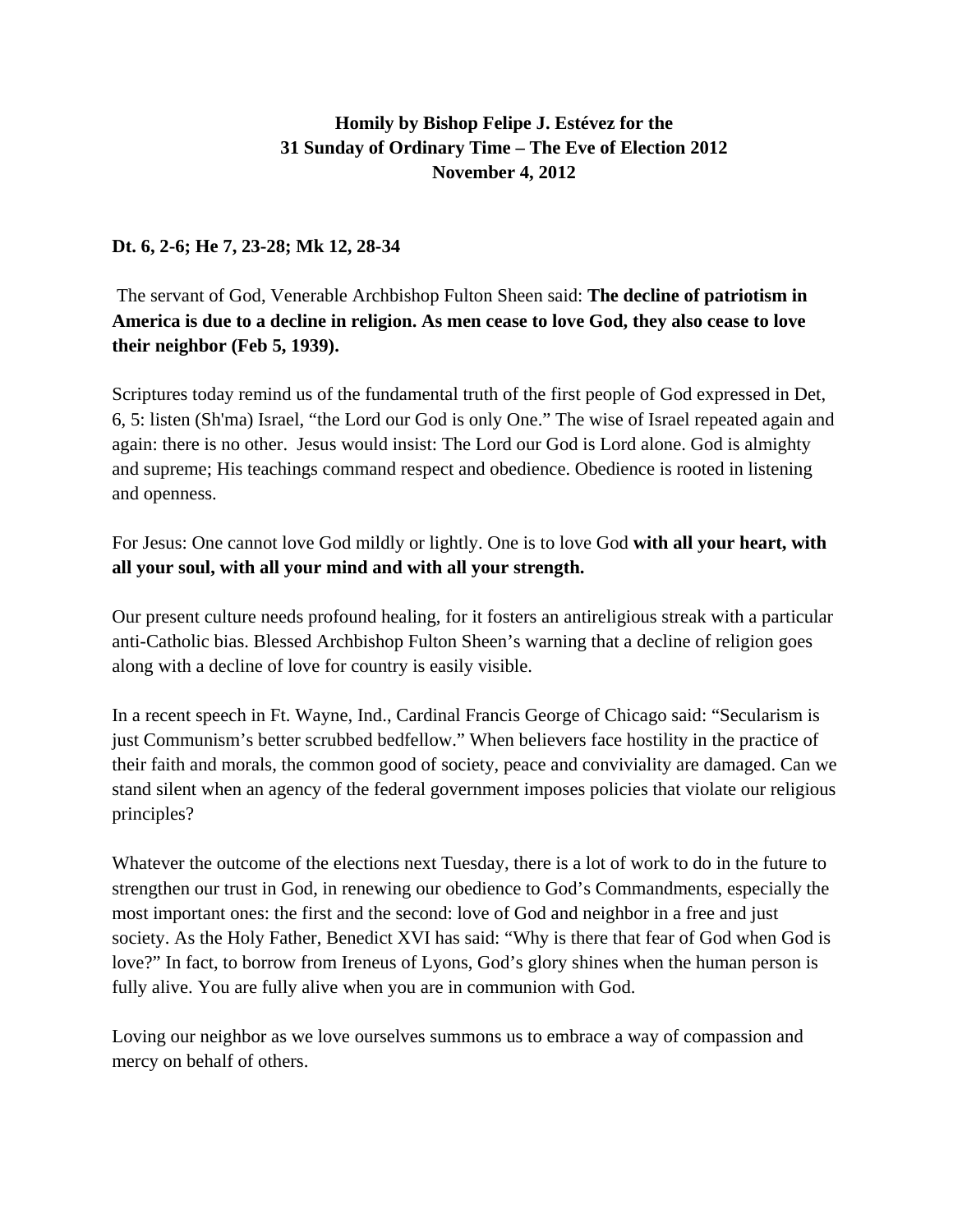The International Synod on the new evangelization gave a final message to the people of God. Let us hear what it says on recognizing the face of the poor: "placing ourselves side by side with those who are wounded by life is not only a social exercise, but above all a spiritual act because it is Christ's face that shines in the face of the poor: Whatever you did for one of these least brothers of mine, you did for me" Mt. 25:40. (#12) The message is very clear on how the love of neighbor involves a political responsibility:

"A field in which the light of the Gospel can and most shine in order to illuminate humanity's footsteps is politics. Politics requires a commitment of selfless and sincere care for the common good by fully respecting the dignity of the human person from conception to natural end, honoring the family founded by the marriage of a man and a woman, and protecting academic freedom; by removing the causes of injustice, inequality, discrimination, violence, racism, hunger and war. Christians are asked to give a clear witness to the precept of charity in the exercise of politics" (#10)

 As Benedict XVI has taught us in his first Encyclical Letter, *Deus Caritas Est.* (#16): "If anyone says, 'I love God,' and hates his brother, he is a liar; for he who does not love his brother whom he has seen, cannot love God whom he has not seen" (1 Jon 4:20). The unbreakable bond between love of God and love of neighbor is emphasized. One is so closely connected to the other that to say that we love God becomes a lie if we are closed to our neighbor or hate him altogether. Love of neighbor is a path that leads to the encounter with God, and that closing our eyes to our neighbor also blinds us to God."

This call to love our neighbors is a personal one which challenges us day by day. But it is most effective when we do it together as a community of faith. Most Catholics are not aware of the monumental service of the church to provide help to the poor and needy both nationally and internationally.

I celebrate the immediate assistance given by Society of St. Vincent de Paul to provide food and shelter and rent to thousands of people each year. I celebrate the network of Catholic Charities in four centers of the diocese using more than 90 percent of the funds to assist the poor regardless of religious, social or economic background.

Education is one of the most effective ways to help people. In our country more than 2.5 million students are educated by our church with a very large number of scholarships for students in poor neighborhoods. In our diocese, 29 schools and 10, 350 students show the magnificent and unique contribution of Catholic education.

The care of the sick is a major priority for our church. We are blessed to have St. Vincent's Hospital, one of 615 hospitals in the country and St. Catherine Labouré, and All Saints Nursing